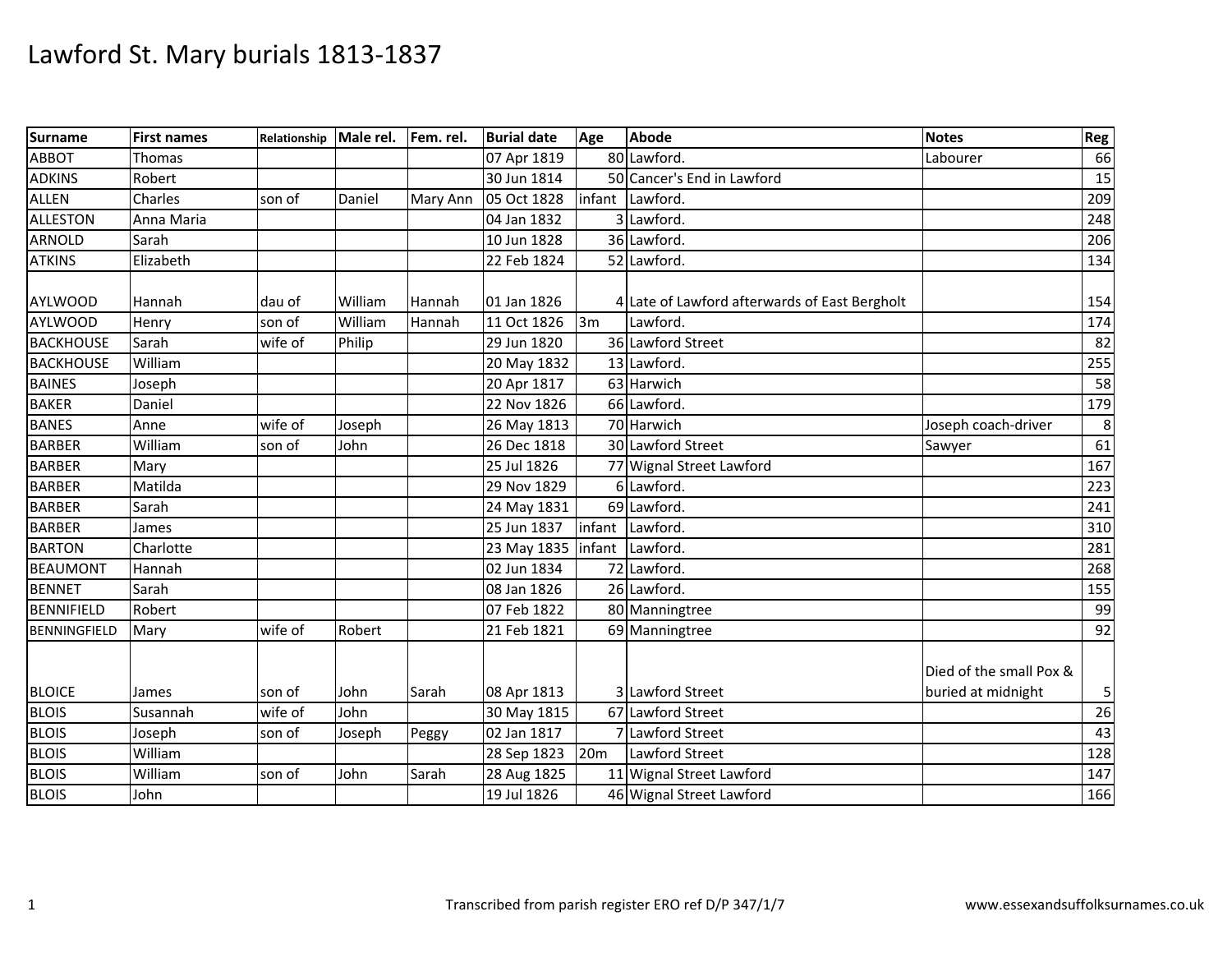| Surname           | <b>First names</b>           | Relationship | Male rel. | Fem. rel. | <b>Burial date</b> | Age            | <b>Abode</b>                            | <b>Notes</b> | Reg              |
|-------------------|------------------------------|--------------|-----------|-----------|--------------------|----------------|-----------------------------------------|--------------|------------------|
| <b>BLOIS</b>      | James                        |              |           |           | 01 Nov 1826        |                | 89 Lawford.                             |              | 176              |
| <b>BLOIS</b>      | John                         |              |           |           | 12 Nov 1826        |                | 79 Lawford                              |              | 177              |
| <b>BLOIS</b>      | William                      | son of       | Joseph    | Peggy     | 22 Dec 1826        | 9 <sub>m</sub> | Lawford.                                |              | 181              |
| <b>BLOIS</b>      | Peggy                        |              |           |           | 28 Jan 1829        |                | 42 Lawford.                             |              | 212              |
| <b>BLOIS</b>      | Sarah                        |              |           |           | 25 Jun 1830        |                | infant Lawford.                         |              | 235              |
| <b>BLOIS</b>      | Mary                         |              |           |           | 22 Nov 1835        |                | 82 Lawford.                             |              | 287              |
| <b>BLOOM</b>      | Joseph                       | son of       | James     | Judith    | 30 Nov 1813        |                | infant Lawford Street                   |              | 12               |
| <b>BLOOM</b>      | James                        |              |           |           | 15 Jul 1817        |                | 52 Lawford Street                       | Collar-maker | 51               |
| <b>BLOOM</b>      | John                         | son of       | Judith    |           | 24 Sep 1820        |                | 19 Lawford Street                       | Widow        | 87               |
| <b>BLOOM</b>      | Judith                       |              |           |           | 15 Sep 1834        |                | 62 Lawford.                             |              | 271              |
| <b>BLOOM</b>      | Fanny Brinkley               |              |           |           | 16 Sep 1835        |                | 1Bradfield                              |              | 286              |
| <b>BLOOM</b>      | <b>Edward Moy</b>            |              |           |           | 03 Aug 1837        |                | 1 Bradfield                             |              | 311              |
| <b>BLOOMFIELD</b> | Jane                         |              |           |           | 27 Jan 1815        |                | 22 Wignal Street Lawford                | Single woman | 24               |
| <b>BLOOMFIELD</b> | Elizabeth                    |              |           |           | 12 Jan 1821        |                | 72 Lawford.                             |              | 90               |
| <b>BONES</b>      | Mary Ann                     |              |           |           | 24 Aug 1830        |                | infant Lawford.                         |              | 237              |
| <b>BONES</b>      | Mary                         |              |           |           | 25 Nov 1832        |                | 45 Lawford                              |              | 258              |
| <b>BORE</b>       | Grace                        |              |           |           | 28 Mar 1836        |                | 73 Lawford.                             |              | 291              |
| <b>BORHAM</b>     | Mary                         | dau of       | Richard   |           | 02 Apr 1816        |                | 22 Wignal Street Lawford                |              | 37               |
| <b>BOWTELL</b>    | Sarah                        | wife of      | Thomas    |           | 29 Dec 1813        |                | 39 Near to the Lawford Water Mill West  |              | 13               |
| <b>BRIDGES</b>    | <b>Frances Maria</b>         | dau of       | George    | Mary      | 29 Aug 1815        |                | 15 Lawford Place                        | Esq          | 28               |
| <b>BRIDGES</b>    | Sarah Anne                   | dau of       | George    | Mary      | 21 Apr 1820        |                | 22 Was Knightsbridge but lately Lawford |              | 80               |
| <b>BRIDGES</b>    | Georgina Charlotte<br>Sophia | dau of       | George    | Mary      | 11 Jan 1821        |                | 13 Was Knightsbridge but lately Lawford |              | 89               |
| <b>BRIDGES</b>    | John                         |              |           |           | 01 Jun 1822        |                | 43 Wignal Street Lawford                |              | 102              |
| <b>BRIDGES</b>    | Judith                       |              |           |           | 04 Mar 1825        |                | 73 Wignal Street Lawford                |              | 146              |
| <b>BRIGHTON</b>   | Jane                         |              |           |           | 22 Sep 1833        |                | 33 Lawford.                             |              | 261              |
| <b>BRIGHTON</b>   | Jane                         |              |           |           | 28 Sep 1833        |                | infant Lawford.                         |              | 262              |
| <b>BRINKLEY</b>   | Fanny                        |              |           |           | 08 Sep 1817        |                | 13 Lawford Street                       |              | 52               |
| <b>BRINKLEY</b>   | <b>Fanny Stevens</b>         |              |           |           | 24 Jun 1823        | 6m             | Little Bromley                          |              | 125              |
| <b>BRINKLEY</b>   | Sarah                        |              |           |           | 06 Sep 1826        |                | 25 Lawford.                             |              | 171              |
| <b>BRUCE</b>      | Sarah                        |              |           |           | 12 Mar 1837        |                | 41 Lawford.                             |              | 305              |
| <b>BURGESS</b>    | Anne                         |              |           |           | 10 May 1829        |                | 68 Lawford.                             |              | $\overline{218}$ |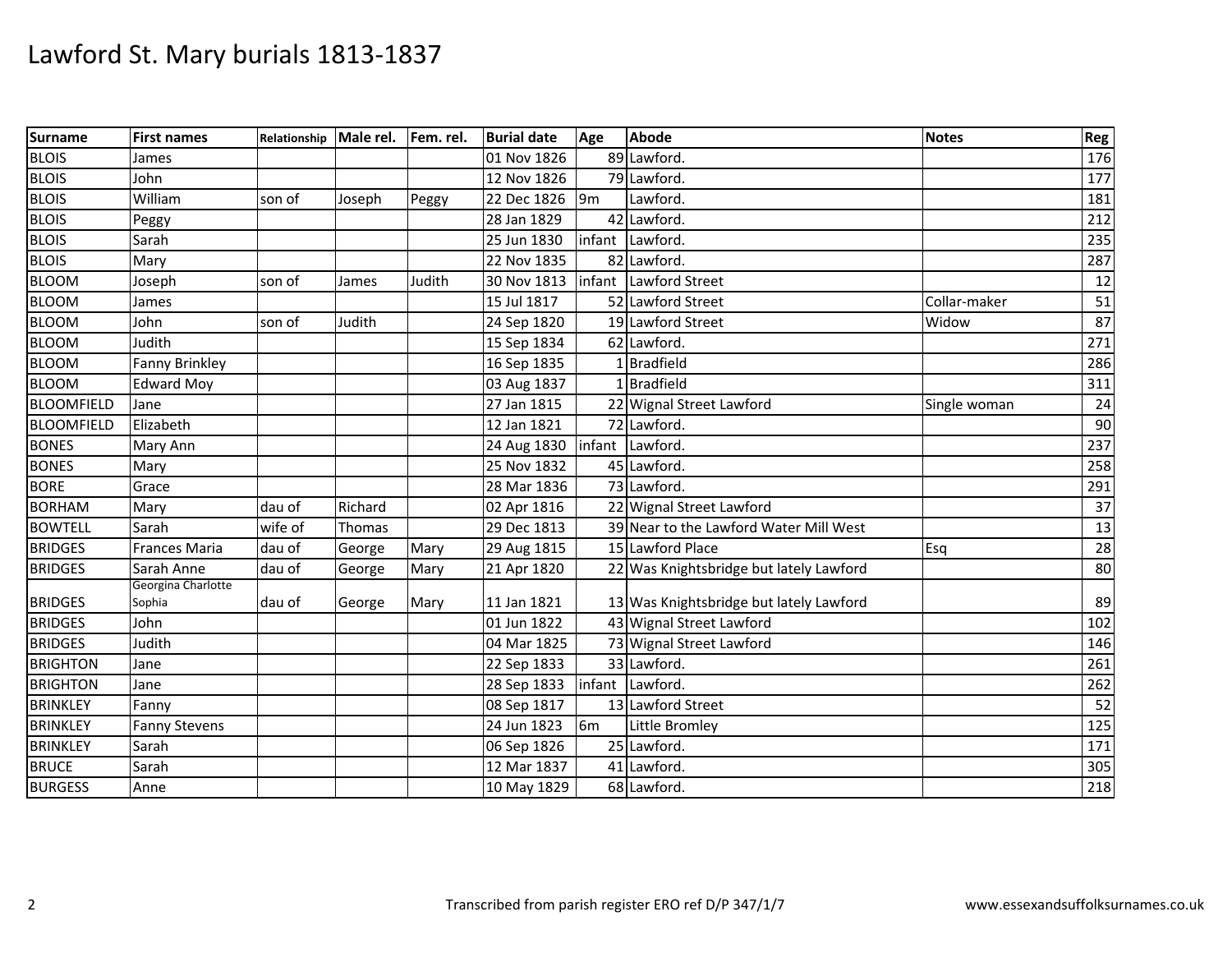| Surname           | <b>First names</b> | Relationship Male rel. |          | Fem. rel. | <b>Burial date</b> | Age    | Abode                                          | <b>Notes</b> | Reg |
|-------------------|--------------------|------------------------|----------|-----------|--------------------|--------|------------------------------------------------|--------------|-----|
| <b>BURGESS</b>    | Robert             |                        |          |           | 01 Jan 1837        |        | 75 Lawford.                                    |              | 302 |
| <b>BUSH</b>       | Mary               |                        |          |           | 05 May 1819        |        | 68 Ipswich                                     |              | 67  |
| <b>CAMP</b>       | Else               |                        |          |           | 18 Aug 1822        |        | 76 Cattaway Street                             |              | 108 |
| <b>CANT</b>       | Mary Ann           |                        |          |           | 02 Jun 1834        | infant | Lawford.                                       |              | 267 |
| <b>CANT</b>       | Sarah              |                        |          |           | 30 Jan 1835        |        | 2 Lawford.                                     |              | 275 |
| <b>CARRINGTON</b> | Anna Mahala        | wife of                | Robert   |           | 21 Jul 1820        |        | 34 Lawford Hall                                | Farmer       | 84  |
| <b>CARRINGTON</b> | Robert             |                        |          |           | 22 Feb 1831        |        | 23 East Bergholt                               |              | 239 |
| <b>CARRINGTON</b> | Robert             |                        |          |           | 02 Oct 1833        |        | 57 London                                      |              | 263 |
| <b>CARTER</b>     | Anne               |                        |          |           | 21 Apr 1816        |        | 83 Lawford Street                              | Widow        | 38  |
| <b>CARTER</b>     | Sarah              | wife of                | Jonathan |           | 30 Jun 1826        |        | 43 Manningtree                                 |              | 164 |
| <b>CARTER</b>     | Georgiana Sarah    |                        |          |           | 26 Dec 1829        |        | 2 Manningtree                                  |              | 227 |
| <b>CARTER</b>     | Ellen Green        |                        |          |           | 17 Apr 1835        |        | infant Manningtree                             |              | 279 |
| <b>CHANDLER</b>   | George             |                        |          |           | 11 Aug 1819        |        | 75 Lawford.                                    |              | 70  |
| <b>CHAPLAIN</b>   | William            |                        |          |           | 16 Nov 1826        |        | 24 Lawford.                                    |              | 178 |
| <b>CHAPLAIN</b>   | William            |                        |          |           | 27 May 1830        |        | 58 Lawford.                                    |              | 233 |
| <b>CHAPLAIN</b>   | Charles            |                        |          |           | 13 May 1832        |        | 23 Little Bromley                              |              | 253 |
| <b>CHAPLAIN</b>   | Susan              |                        |          |           | 23 Sep 1834        |        | 8 Lawford.                                     |              | 272 |
| <b>CHAPLAIN</b>   | Charles            |                        |          |           | 13 Sep 1837        |        | 1 Lawford.                                     |              | 313 |
| <b>CHILES</b>     | Mary               |                        |          |           | 25 Apr 1820        |        | 57 Near to the Lawford Water Mill West         |              | 81  |
| <b>CHISELL</b>    | Susan              |                        |          |           | 12 Mar 1826        |        | 67 Manningtree                                 |              | 159 |
|                   |                    |                        |          |           |                    |        |                                                |              |     |
| <b>CHISNAL</b>    | Richard            |                        |          |           | 04 Jun 1821        |        | 73 Late of Lawford afterwards of East Bergholt |              | 95  |
| <b>CHISNALL</b>   | Elizabeth          |                        |          |           | 15 Apr 1813        |        | 23 Lawford.                                    | Single woman | 6   |
| <b>CLARK</b>      | <b>Isaac</b>       | son of                 | Samuel   |           | 27 Oct 1815        |        | 23 Lawford Street                              |              | 29  |
| <b>CLASBY</b>     | John               |                        |          |           | 14 Mar 1813        |        | 65 Manningtree                                 |              | 4   |
| <b>CLASBY</b>     | William            |                        |          |           | 23 Jun 1817        |        | 39 Lawford Street                              | Sailor       | 50  |
| <b>CLASBY</b>     | William            |                        |          |           | 26 Mar 1835        |        | 1 Lawford.                                     |              | 278 |
| <b>COATLAND</b>   | Sarah              |                        |          |           | 02 Jun 1830        |        | 95 Lawford.                                    |              | 234 |
| <b>COATNELL</b>   | Samuel             |                        |          |           | 19 Jan 1823        |        | 87 Wignal Street Lawford                       |              | 117 |
| <b>COCKERILL</b>  | Susannah           |                        |          |           | 28 Sep 1836        |        | 26 Manningtree                                 |              | 297 |
| <b>COCKRELL</b>   | John               |                        |          |           | 02 Jun 1837        |        | 68 Colchester St James                         |              | 308 |
| <b>CONSTABLE</b>  | Mary               |                        |          |           | 14 Feb 1829        |        | 87 Manningtree                                 |              | 214 |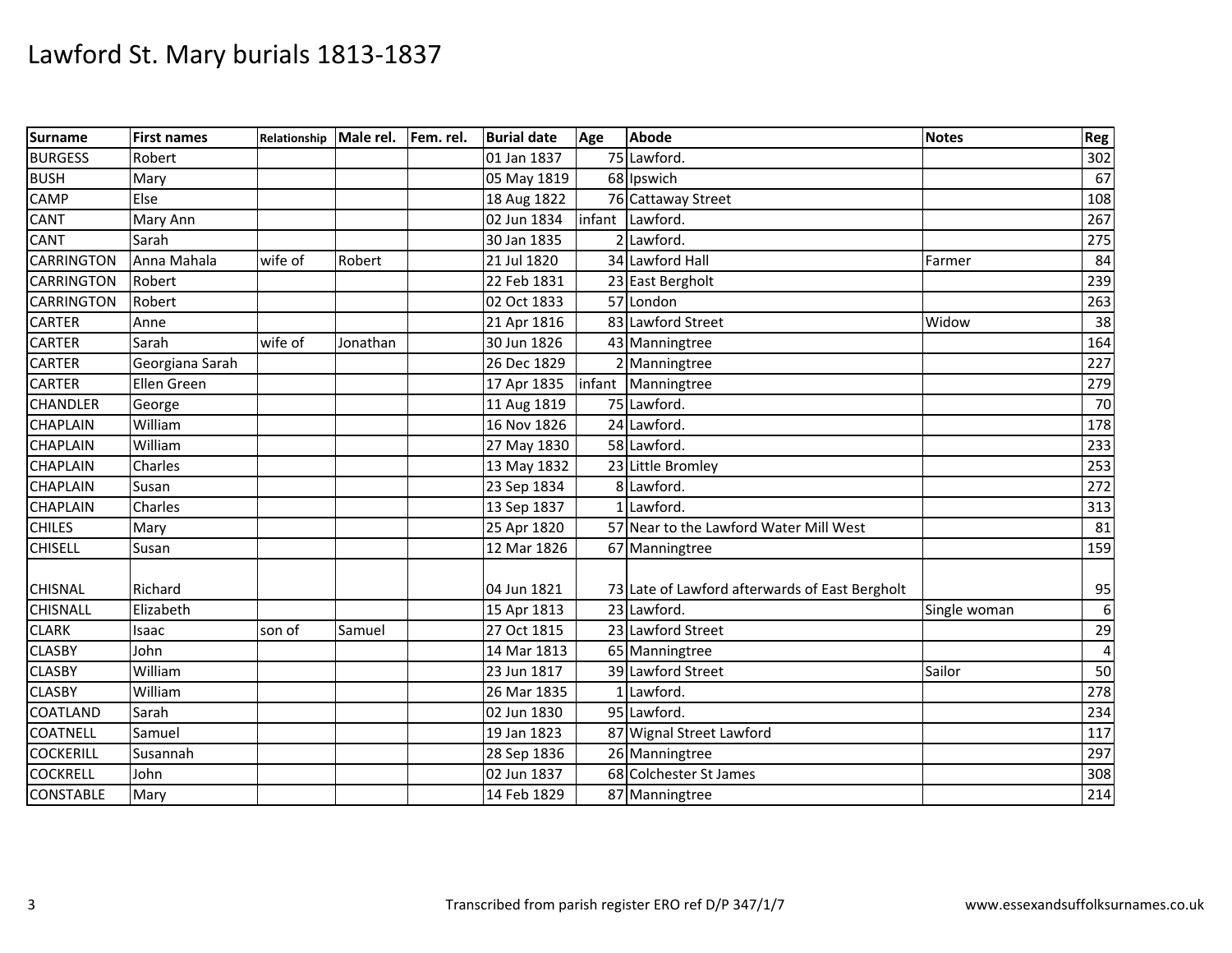| <b>Surname</b>   | <b>First names</b> | Relationship | Male rel.    | Fem. rel. | <b>Burial date</b> | Age            | Abode                    | <b>Notes</b> | Reg             |
|------------------|--------------------|--------------|--------------|-----------|--------------------|----------------|--------------------------|--------------|-----------------|
| <b>COOK</b>      | Edmund             |              |              |           | 03 Nov 1815        |                | 68 From Dedham Workhouse |              | 30              |
| <b>COOK</b>      | Anne               | wife of      | John         |           | 02 Jan 1816        |                | 72 Wignal Street Lawford |              | 32              |
| COOK             | John               |              |              |           | 02 May 1817        |                | 77 Lawford.              | Labourer     | 48              |
| <b>COOK</b>      | Sarah              | dau of       |              | Sarah     | 10 Aug 1819        |                | 18 Lawford.              | Widow        | 69              |
| <b>COOK</b>      | Matilda            | dau of       | John         | Sarah     | 26 Nov 1822        |                | 1 Lawford.               |              | 113             |
| <b>COOPER</b>    | Hannah             | wife of      | Thomas       |           | 06 Feb 1816        |                | 65 Lawford Street        |              | 33              |
| <b>COOPER</b>    | Thomas             |              |              |           | 19 Jul 1822        |                | 78 Lawford Street        |              | 104             |
| <b>COOPER</b>    | Margaret           |              |              |           | 12 Aug 1827        |                | 63 Manningtree           |              | 190             |
| <b>COOPER</b>    | Edward             |              |              |           | 29 Dec 1835        |                | 1 Lawford.               |              | 288             |
| <b>CORBLE</b>    | Thomas             |              |              |           | 27 Dec 1819        |                | 71 Lawford.              |              | 74              |
| <b>CRACKNELL</b> | Susannah           |              |              |           | 03 Dec 1815        |                | 79 Lawford Workhouse     |              | $\overline{31}$ |
| <b>CREASEY</b>   | Maria              | dau of       | John         | Mary      | 29 Jul 1827        |                | 7 Lawford.               |              | 188             |
| <b>CRESSER</b>   | William            | son of       | John         | Mary      | 27 Apr 1823        | 9 <sub>m</sub> | Lawford Street           |              | 122             |
| <b>CRISP</b>     | Thomas             |              |              |           | 19 Jul 1814        |                | 54 Lawford Street        | Widower      | 16              |
| <b>CRISP</b>     | William            |              |              |           | 07 Jun 1837        |                | 8 Lawford.               |              | 309             |
| <b>CROOKS</b>    | Walter             | son of       | John         | Martha    | 01 Oct 1825        |                | 1 Lawford.               |              | 149             |
| <b>CROOKS</b>    | Henry              | son of       | John         | Martha    | 24 Feb 1827        |                | 5 Lawford.               |              | 183             |
| <b>CROOKS-</b>   |                    |              |              |           |                    |                |                          |              |                 |
| <b>GARDENER</b>  | John               |              |              |           | 07 Aug 1814        |                | 57 Mistley               |              | 17              |
| <b>CROPLEY</b>   | Joseph             |              |              |           | 18 Apr 1834        |                | 77 Lawford.              |              | 265             |
| <b>CROPLEY</b>   | Mary               |              |              |           | 04 Aug 1837        |                | 81 Little Bromley        |              | 312             |
| <b>DANIEL</b>    | Mary               |              |              |           | 22 Nov 1827        |                | 25 Manningtree           |              | 192             |
| <b>DEATH</b>     | Robert             | son of       | Robert       | Sarah     | 09 Sep 1826        | 2m             | Lawford.                 |              | 172             |
| <b>DEATH</b>     | Martha             |              |              |           | 22 Nov 1827        |                | 73 Lawford.              |              | 193             |
| <b>DEATH</b>     | Robert             | son of       | Robert       | Sarah     | 16 Dec 1827        |                | infant Lawford.          |              | 196             |
| <b>DEATH</b>     | Thomas             |              |              |           | 03 May 1829        |                | 75 Lawford.              |              | 216             |
| <b>DOWNES</b>    | Elizabeth          |              |              |           | 28 Jan 1829        |                | 91 Manningtree           |              | 211             |
| <b>EDWARDS</b>   | Elizabeth          |              |              |           | 10 Sep 1826        |                | 62 Lawford.              |              | 173             |
| <b>EDWARDS</b>   | Peter              |              |              |           | 26 Oct 1834        |                | 75 Lawford.              |              | 273             |
| <b>EYLAND</b>    | Mary               | dau of       | <b>Miles</b> | Mary      | 25 Jul 1824        |                | 7 Lawford.               |              | 138             |
| <b>FAINT</b>     | William            | son of       | William      | Hannah    | 21 Feb 1817        | 6w             | Lawford Street           |              | 46              |
| <b>FAINT</b>     | Hannah             | wife of      | William      |           | 10 Feb 1819        |                | 26 Lawford Street        |              | 64              |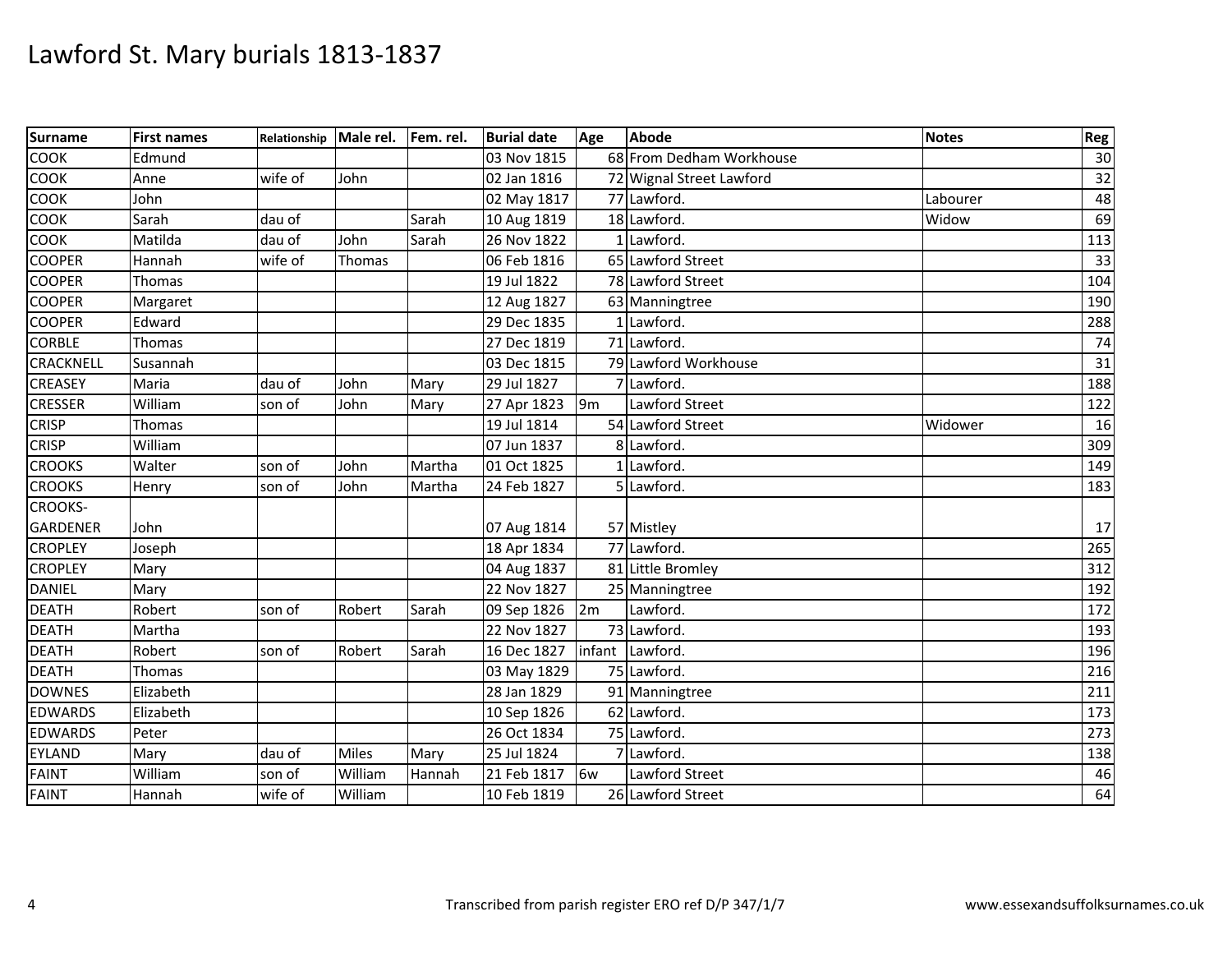| Surname          | <b>First names</b>   | Relationship | Male rel.   | Fem. rel. | <b>Burial date</b> | Age            | Abode                                      | <b>Notes</b>  | Reg            |
|------------------|----------------------|--------------|-------------|-----------|--------------------|----------------|--------------------------------------------|---------------|----------------|
| <b>FENN</b>      | John                 |              |             |           | 22 Sep 1814        |                | 57 Sudbury in Suffolk                      | Supervisor    | 20             |
| <b>FRANCIS</b>   | John                 | son of       |             | Anne      | 21 Apr 1820        | 4m             | Lawford Street                             | Illegitimate  | 79             |
| <b>FROSTICK</b>  | Susan                |              |             |           | 11 Jul 1831        |                | 1 Lawford.                                 |               | 242            |
| <b>FROSTICK</b>  | <b>Frances Maria</b> |              |             |           | 13 Feb 1835        |                | 4 Lawford.                                 |               | 276            |
| <b>FROSTICK</b>  | James                |              |             |           | 16 Mar 1836        |                | infant Lawford.                            |               | 290            |
| <b>GAMMER</b>    | Phoebe               |              |             |           | 19 Mar 1835        |                | 3 Lawford.                                 |               | 277            |
| <b>GARRETT</b>   | John Norfolk         | son of       | Harmon      | Susan     | 04 May 1826 6m     |                | Manningtree                                |               | 161            |
| <b>GARRETT</b>   | George Norfolk       | son of       | Harmon      | Susan     | 22 Mar 1827        | infant         | Manningtree                                |               | 184            |
| <b>GARRETT</b>   | Samuel Norfolk       | son of       | Harmon      | Susan     | 05 Jan 1829        | infant         | Manningtree                                |               | 210            |
| <b>GARRETT</b>   | Susan                |              |             |           | 27 Dec 1831        |                | 34 Manningtree                             |               | 247            |
| <b>GAYMER</b>    | Thomas               |              |             |           | 05 Mar 1824        |                | 33 Lawford Street                          |               | 135            |
| <b>GAYMER</b>    | Henry                | son of       | Thomas      | Sarah     | 20 Jun 1824        |                | 4 Lawford Street                           |               | 137            |
| <b>GAYMER</b>    | Mary                 | dau of       | Thomas      | Sarah     | 01 Aug 1824        |                | 2 Lawford.                                 |               | 139            |
| <b>GAYMER</b>    | Mary Ann             | dau of       |             | Sarah     | 19 Aug 1826        | 9m             | Lawford.                                   |               | 168            |
| <b>GIRLING</b>   | Elizabeth            |              |             |           | 09 Feb 1823        |                | 83 Lawford Street                          |               | 118            |
| <b>GIRLING</b>   | Thomas               |              |             |           | 08 Sep 1836        |                | 66 Lawford.                                |               | 295            |
| <b>GLANFIELD</b> | Sarah                | wife of      | John        |           | 20 Feb 1820        |                | 72 Lawford.                                |               | 77             |
|                  |                      |              |             |           |                    |                |                                            |               |                |
| <b>GLANFIELD</b> | John                 |              |             |           | 30 Mar 1821        |                | 71 Late of Lawford but died at Manningtree |               | 94             |
| <b>GOLDANE</b>   | Martha               |              |             |           | 21 Aug 1826        |                | 35 Lawford.                                |               | 169            |
| <b>GOOD</b>      | Thomas               |              |             |           | 16 Feb 1813        |                | 77 Lawford.                                |               | $\mathsf 3$    |
| <b>GOOD</b>      | Mary                 | wife of      | John        |           | 21 Apr 1813        |                | 27 Old Lane Lawford                        | John labourer | $\overline{7}$ |
| GOOD             | Ann                  |              |             |           | 13 Jan 1822        |                | 80 Lawford.                                |               | 98             |
| GOOD             | Daniel               |              |             |           | 15 Jan 1823        |                | 83 Near Lawford Mill                       |               | 116            |
| GOOD             | Susannah             |              |             |           | 04 Apr 1823        |                | 83 Near Lawford Mill                       |               | 120            |
| <b>GOOD</b>      | Lucy                 |              |             |           | 01 Jan 1837        |                | 23 Lawford.                                |               | 303            |
| <b>GOYMER</b>    | Mary                 | dau of       | Thomas      | Sarah     | 04 Dec 1816        |                | 2 Lawford Workhouse                        |               | 42             |
| <b>GRAY</b>      | Sarah                | dau of       | <b>Mark</b> | Hannah    | 09 Sep 1813        |                | infant Lawford Street                      |               | 11             |
| <b>GREEN</b>     | Edward               |              |             |           | 27 Jun 1814        |                | 68 Lawford Hall                            | Esq           | 14             |
| <b>GREEN</b>     | William              |              |             |           | 13 Mar 1826        |                | 28 Manningtree                             |               | 160            |
| <b>GREEN</b>     | Elizabeth Sarah      | dau of       | William     | Sarah     | 23 Jun 1826        | 6 <sub>m</sub> | Manningtree                                |               | 162            |
| <b>GREEN</b>     | Sarah                |              |             |           | 30 Mar 1830        |                | 29 Manningtree                             |               | 230            |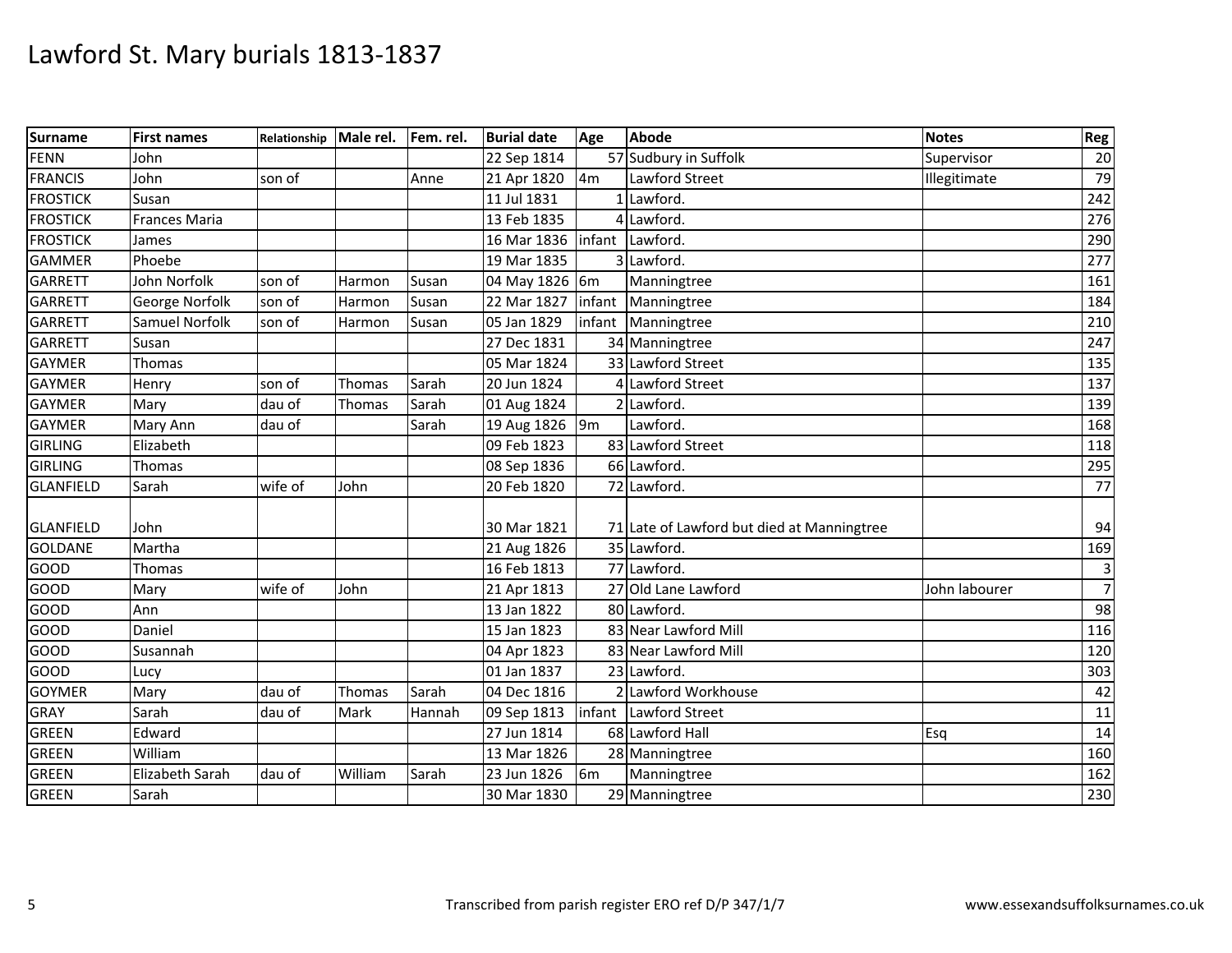| Surname          | <b>First names</b>   | Relationship | Male rel. | Fem. rel.     | <b>Burial date</b> | Age             | <b>Abode</b>                       | <b>Notes</b> | Reg |
|------------------|----------------------|--------------|-----------|---------------|--------------------|-----------------|------------------------------------|--------------|-----|
| <b>HALL</b>      | Sarah                | wife of      | Joseph    |               | 08 Nov 1822        |                 | 44 Wignal Street Lawford           |              | 111 |
| <b>HARDWICK</b>  | Anne                 | wife of      | William   |               | 14 Feb 1819        |                 | 55 Gt Bromley, but late of Lawford | Farmer       | 65  |
| <b>HARDWICKE</b> | William              |              |           |               | 13 Feb 1829        |                 | 71 Manningtree                     |              | 213 |
| <b>HARRIS</b>    | Frederick            | son of       | Philip    | Betsey        | 18 Jun 1817        | 17 <sub>m</sub> | Wignal Street Lawford              |              | 49  |
| <b>HARRIS</b>    | Philip               |              |           |               | 17 Dec 1819        |                 | 73 Gt Bromley, but late of Lawford | Wheelwright  | 72  |
| <b>HARRIS</b>    | John Morrows         | son of       | Philip    | <b>Betsey</b> | 24 May 1823        | 13m             | Dedham                             |              | 123 |
| <b>HARRIS</b>    | Betsey               | wife of      | Philip    |               | 20 Jan 1826        |                 | 47 Dedham                          |              | 156 |
| <b>HASTE</b>     | James                |              |           |               | 20 Sep 1829        |                 | 18 Lawford.                        |              | 221 |
| <b>HASTE</b>     | John                 |              |           |               | 19 May 1835        |                 | 59 Lawford.                        |              | 280 |
| <b>HATCH</b>     | James                |              |           |               | 14 Sep 1825        |                 | 31 Lawford.                        |              | 148 |
| <b>HAYS</b>      | Adriana Maria        |              |           |               | 01 Aug 1829        |                 | 23 Lawford                         |              | 220 |
| <b>HEWITT</b>    | John                 | son of       | John      | Elizabeth     | 14 Aug 1822        | 7 <sub>m</sub>  | Manningtree                        |              | 105 |
| <b>HIGHAM</b>    | Anne                 | wife of      | John      |               | 27 Mar 1816        |                 | 52 Lawford.                        |              | 36  |
| <b>HIGHAM</b>    | Maria                |              |           |               | 07 Dec 1827        |                 | 42 Lawford.                        |              | 195 |
| <b>HOWARD</b>    | Anne                 | dau of       | Samuel    | Anne          | 30 Aug 1820        |                 | 6 Lawford Street                   |              | 86  |
| <b>HOWARD</b>    | Robert               |              |           |               | 18 Jun 1828        | 4 <sub>m</sub>  | Lawford.                           |              | 208 |
| <b>HOWE</b>      | Emma                 |              |           |               | 19 Jan 1834        |                 | 3 Lawford                          |              | 264 |
| <b>HOWES</b>     | John                 |              |           |               | 25 Jun 1826        |                 | 63 Lawford.                        |              | 163 |
| <b>HUDSON</b>    | William              | son of       |           | Mary          | 17 Oct 1822        | 1 <sub>m</sub>  | Lawford Workhouse                  | Illegitimate | 110 |
| <b>JARMAIN</b>   | John                 |              |           |               | 25 Jan 1832        |                 | 65 Lawford.                        |              | 249 |
| <b>JEFFERY</b>   | Thomas               |              |           |               | 03 Mar 1828        |                 | 54 Lawford                         |              | 200 |
| <b>JEFFERY</b>   | Elizabeth            |              |           |               | 23 Aug 1831        |                 | 96 Lawford.                        |              | 244 |
| <b>JENNINGS</b>  | Robert               |              |           |               | 30 Oct 1814        |                 | 28 Lawford.                        | Gardener     | 21  |
| <b>JENNINGS</b>  | Isaac                |              |           |               | 04 Apr 1820        |                 | 65 Lawford.                        | Parish Clerk | 78  |
| <b>JENNYNS</b>   | James                |              |           |               | 15 Dec 1829        |                 | 33 Lawford.                        |              | 225 |
| <b>KERRY</b>     | Thomas               |              |           |               | 05 Jul 1820        |                 | 74 Wignal Street Lawford           |              | 83  |
| <b>KISSER</b>    | John                 |              |           |               | 05 Apr 1823        |                 | 70 Lawford Workhouse               |              | 121 |
| <b>LESTER</b>    | Rachel               |              |           |               | 04 Nov 1836        |                 | 72 Lawford.                        |              | 298 |
| <b>LEWIS</b>     | Edward               |              |           |               | 26 Aug 1823        |                 | 87 Dedham                          |              | 127 |
| <b>LINGWOOD</b>  | <b>Isaac Richard</b> | son of       | Isaac     | Martha        | 30 Jan 1825        | 9 <sub>m</sub>  | St Botolphs, Colchester            |              | 145 |
| <b>LISTER</b>    | Sarah                | dau of       | William   | Lucy          | 16 May 1816        |                 | 17 Lawford Street                  |              | 39  |
| <b>LLOYD</b>     | Robert               |              |           |               | 18 Feb 1817        |                 | 70 Lawford.                        | Labourer     | 45  |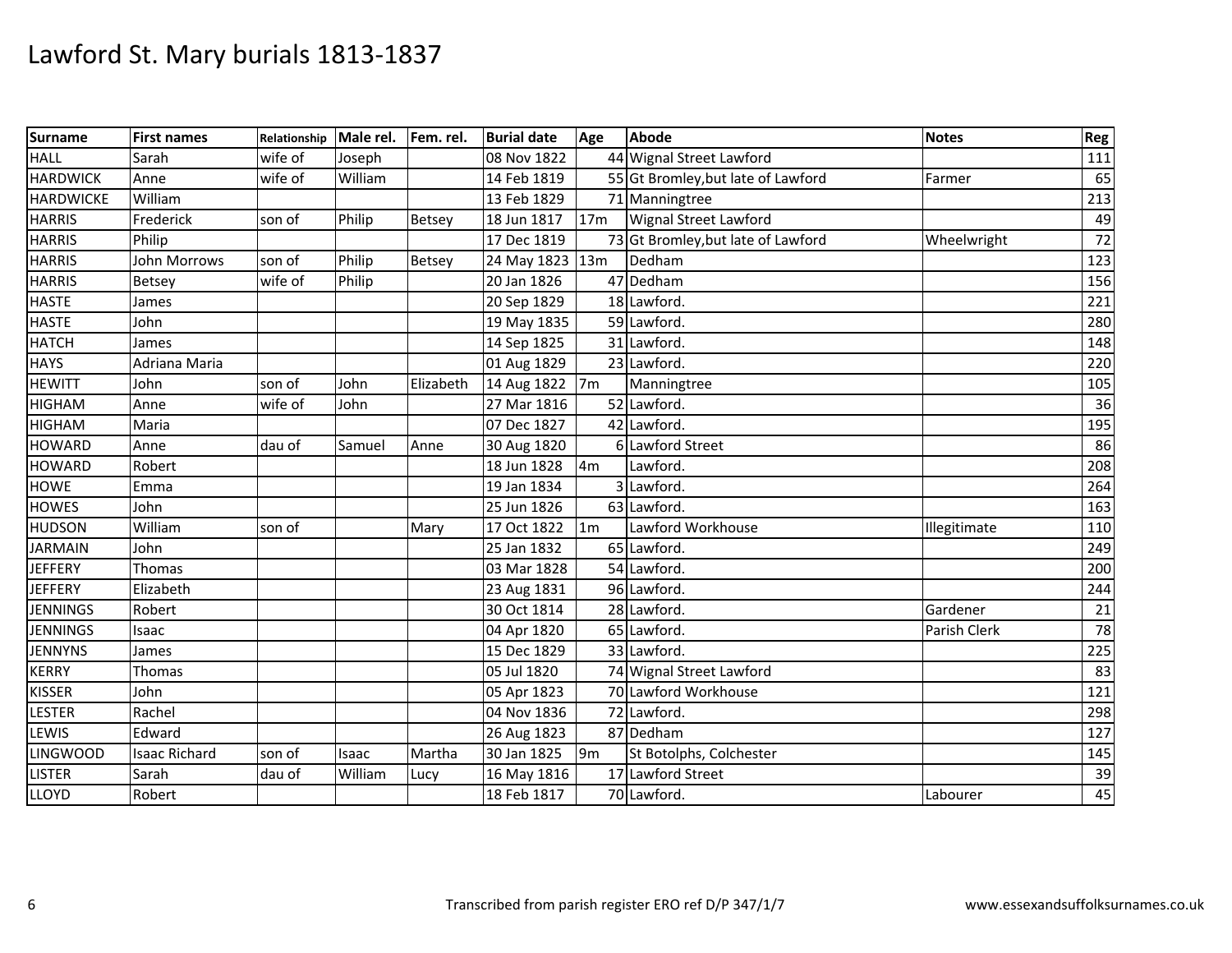| Surname        | <b>First names</b> | Relationship | Male rel. | Fem. rel. | <b>Burial date</b>          | Age            | Abode                       | <b>Notes</b> | Reg |
|----------------|--------------------|--------------|-----------|-----------|-----------------------------|----------------|-----------------------------|--------------|-----|
| <b>LLOYD</b>   | Elizabeth          |              |           |           | 01 Dec 1822                 |                | 70 Lawford.                 |              | 114 |
| <b>LLOYD</b>   | Robert             |              |           |           | 23 Jan 1827                 |                | 36 Little Bromley           |              | 182 |
| LONG           | Mary               | dau of       | John      | Anne      | 10 Sep 1824                 |                | 7 Lawford.                  |              | 142 |
| LONG           | Maria              |              |           |           | 18 Mar 1832                 | infant         | Lawford.                    |              | 251 |
| LONG           | Henry              |              |           |           | 24 Aug 1834                 |                | infant Lawford.             |              | 270 |
| <b>MANN</b>    | Anne               |              |           |           | 19 May 1836 Infant Lawford. |                |                             |              | 293 |
| <b>MANNING</b> | John               |              |           |           | 02 Feb 1826                 |                | 68 Manningtree              |              | 157 |
| <b>MANNING</b> | Elizabeth          |              |           |           | 13 Sep 1835                 |                | 99 Lawford.                 |              | 285 |
| <b>MARSH</b>   | Mary               | dau of       | Joseph    | Elizth    | 18 Sep 1816                 |                | 10 Lawford Street           |              | 40  |
| <b>MARSH</b>   | Elizabeth          | wife of      | Joseph    |           | 11 Mar 1817                 |                | 34 Lawford.                 |              | 47  |
| <b>MARSH</b>   | Joseph             |              |           |           | 14 Nov 1822                 |                | 45 Near Lawford Mill        |              | 112 |
| <b>MARSH</b>   | Sarah Elizabeth    |              |           |           | 21 Dec 1830                 | 9 <sub>m</sub> | Dedham                      |              | 238 |
| <b>MARVEN</b>  | George             |              |           |           | 17 Jan 1830                 |                | 3 Lawford.                  |              | 228 |
| <b>MARVEN</b>  | John               |              |           |           | 18 May 1832                 |                | 22 Lawford.                 |              | 254 |
| <b>MAY</b>     | Sarah              |              |           |           | 30 May 1827                 |                | 20 Lawford.                 |              | 185 |
| <b>MAY</b>     | Charlotte          |              |           |           | 07 Sep 1831                 |                | 26 Lawford.                 |              | 245 |
| MAY            | John               |              |           |           | 07 Apr 1837                 |                | 72 Lawford.                 |              | 306 |
| <b>MERIT</b>   | Thomas             |              |           |           | 09 Nov 1817                 |                | 49 Mile end near Colchester |              | 53  |
| <b>MOORE</b>   | John               |              |           |           | 03 Jul 1827                 |                | 40 Lawford.                 |              | 187 |
| <b>MORGAN</b>  | Marianne           | dau of       |           | Marianne  | 18 Mar 1821                 |                | Lawford Workhouse           | Illegitimate | 93  |
| <b>NEVILL</b>  | Sarah              |              |           |           | 26 Jul 1832                 |                | 29 Lawford                  |              | 256 |
| <b>NEVILL</b>  | George Palmer      |              |           |           | 21 Aug 1833                 |                | infant Lawford              |              | 260 |
| <b>NEWMAN</b>  | Sophia Mott        |              |           |           | 07 Nov 1836                 |                | 36 Lawford.                 |              | 299 |
| <b>NORFOLK</b> | Hannah             | dau of       | John      | Susannah  | 10 Jul 1813                 |                | 2 Manningtree               |              |     |
| <b>NORFOLK</b> | Sarah              |              |           |           | 23 Nov 1827                 |                | 22 Manningtree              |              | 194 |
| <b>NORMAN</b>  | John               |              |           |           | 23 Jul 1818                 |                | 78 Lawford Street           | Fisherman    | 60  |
| <b>NORMAN</b>  | Mary               |              |           |           | 30 Oct 1829                 |                | 86 Manningtree              |              | 222 |
| <b>ORPIN</b>   | Martha             |              |           |           | 12 Sep 1827                 |                | 88 Lawford.                 |              | 191 |
| <b>OSBORNE</b> | Benjamin           |              |           |           | 21 Dec 1834                 |                | 30 Lawford.                 |              | 274 |
| <b>OSBORNE</b> | Sarah Anne         |              |           |           | 27 Sep 1836                 |                | infant Lawford.             |              | 296 |
| PAGE           | William            |              |           |           | 16 Apr 1815                 |                | 58 Lawford Street           | Carpenter    | 25  |
| <b>PAGE</b>    | Caroline           | dau of       | William   | Elizabeth | 08 Nov 1823                 |                | 2 Lawford.                  |              | 129 |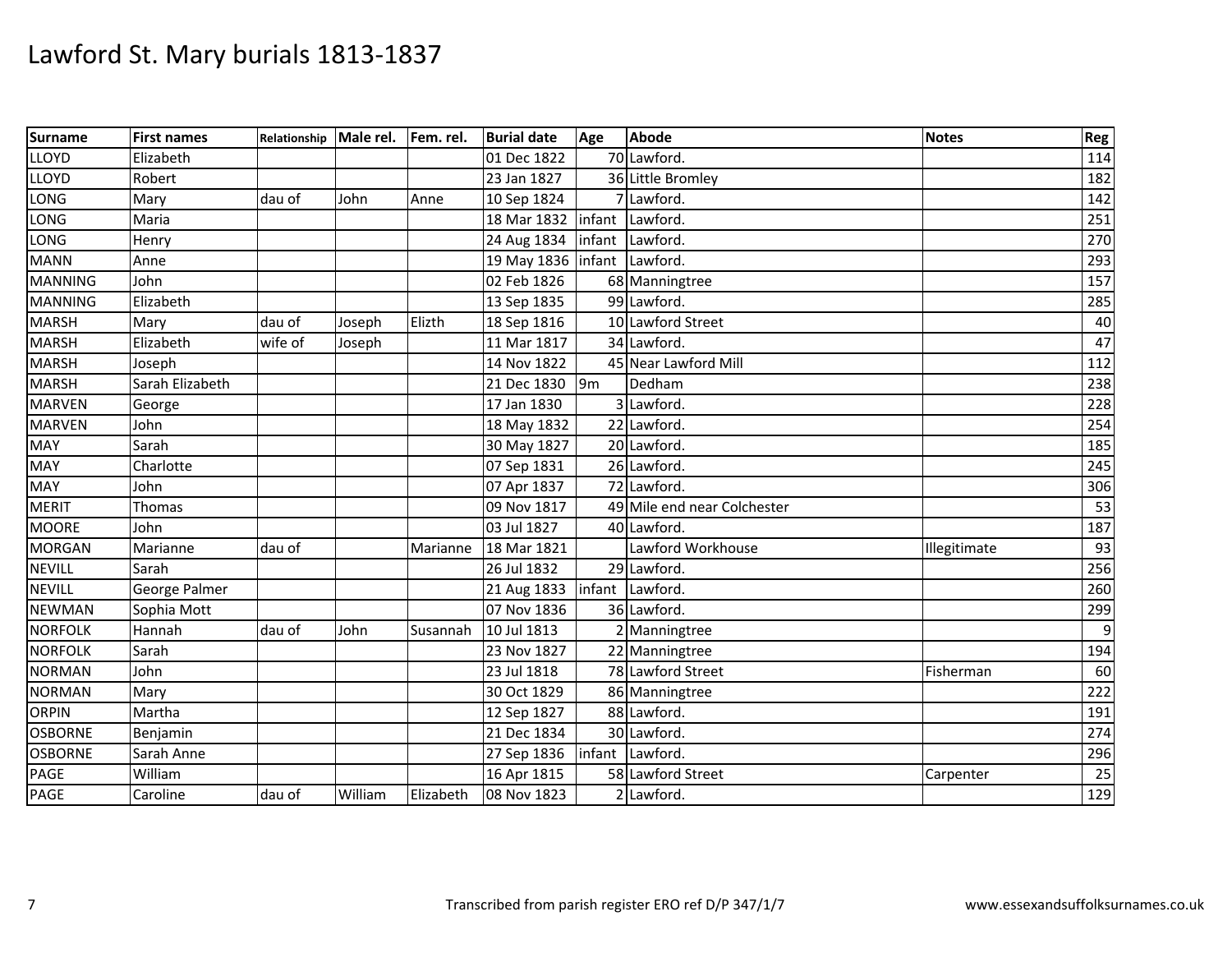| <b>Surname</b> | <b>First names</b>    | Relationship | Male rel. | Fem. rel. | <b>Burial date</b> | Age | <b>Abode</b>             | <b>Notes</b>                                                                  | Reg             |
|----------------|-----------------------|--------------|-----------|-----------|--------------------|-----|--------------------------|-------------------------------------------------------------------------------|-----------------|
| PAGE           | <b>Elizabeth Page</b> | dau of       | Samuel    | Elizabeth | 16 May 1828        |     | 2 Lawford.               |                                                                               | 204             |
| PAGE           | John                  |              |           |           | 21 Sep 1831        |     | 6 Lawford.               |                                                                               | 246             |
| PAGE           | Samuel                |              |           |           | 24 Apr 1832        |     | 2 Lawford.               |                                                                               | 252             |
| PAIN           | William               |              |           |           | 15 Mar 1823        |     | 62 Lawford.              |                                                                               | 119             |
| <b>PARKER</b>  | Robert                |              |           |           | 11 Jun 1829        |     | 29 Lawford.              |                                                                               | 219             |
| <b>PARKINS</b> | Charlotte             |              |           |           | 31 Jan 1828        |     | 74 London                |                                                                               | 197             |
| <b>PAYNE</b>   | John                  |              |           |           | 27 Oct 1826        |     | 17 Lawford.              |                                                                               | 175             |
| <b>PEACOCK</b> | Robert                | son of       | John      | Mary      | 17 Sep 1824        |     | infant Lawford.          |                                                                               | 143             |
| PERRYMANT      | Mary                  | wife of      | William   |           | 09 Jan 1820        |     | 45 Lawford Street        | Wm a sailor                                                                   | 75              |
| <b>PISSEY</b>  | John                  |              |           |           | 05 May 1830        |     | 67 Lawford.              |                                                                               | 232             |
| <b>POTTER</b>  | Thomas                |              |           |           | 26 Aug 1814        |     | 67 Lawford.              | Labourer                                                                      | 19              |
| <b>POTTER</b>  | William               |              |           |           | 15 Jun 1819        |     | 44 Lawford Street        | Labourer                                                                      | 68              |
| <b>POWAL</b>   | Nathaniel             |              |           |           | 23 Mar 1828        |     | 57 Manningtree           |                                                                               | 201             |
| <b>POWEL</b>   | James                 |              |           |           | 03 Mar 1831        |     | 7 Mistley                |                                                                               | 240             |
| PRIGG          | James                 |              |           |           | 15 Dec 1821        |     | 42 Wignal Street Lawford |                                                                               | 96              |
| PRIGG          | Martha                |              |           |           | 18 Mar 1822        |     | 68 Wignal Street Lawford |                                                                               | 101             |
| <b>PRIKE</b>   | John                  |              |           |           | 14 May 1837        |     | infant Lawford.          |                                                                               | 307             |
|                |                       |              |           |           |                    |     |                          | Who wasfound<br>drowned in a large<br>piece of water between<br>Manningtree & |                 |
| <b>PRIOR</b>   | John                  |              |           |           | 22 Jun 1815        | 32  |                          | Lawford. See notes                                                            | 27              |
| <b>PRYKE</b>   | James                 |              |           |           | 25 Nov 1825        |     | 21 Lawford.              |                                                                               | 152             |
| <b>PRYKE</b>   | John                  |              |           |           | 03 Feb 1828        |     | 80 Lawford.              |                                                                               | 198             |
| <b>PUNT</b>    | William               |              |           |           | 14 Mar 1816        |     | 94 Lawford Street        |                                                                               | 35              |
| <b>RAMSEY</b>  | Amey                  |              |           |           | 07 Dec 1817        |     | 80 Lawford Street        |                                                                               | $\overline{54}$ |
| <b>RATLEY</b>  | Catherine             |              |           |           | 16 Aug 1822        |     | 86 Lawford Street        |                                                                               | 107             |
| <b>RAYNER</b>  | Ann                   |              |           |           | 05 Feb 1824        |     | 63 Wignal Street Lawford |                                                                               | 133             |
| <b>RAYNER</b>  | Thomas                |              |           |           | 11 Jun 1834        |     | 42 Lawford.              |                                                                               | 269             |
| <b>REASON</b>  | Elizabeth             | dau of       | John      | Elizabeth | 27 Dec 1825        |     | infant Lawford.          |                                                                               | 153             |
| RIDDLESDALE    | Richard               |              |           |           | 29 Jan 1837        |     | 66 Lawford.              |                                                                               | 304             |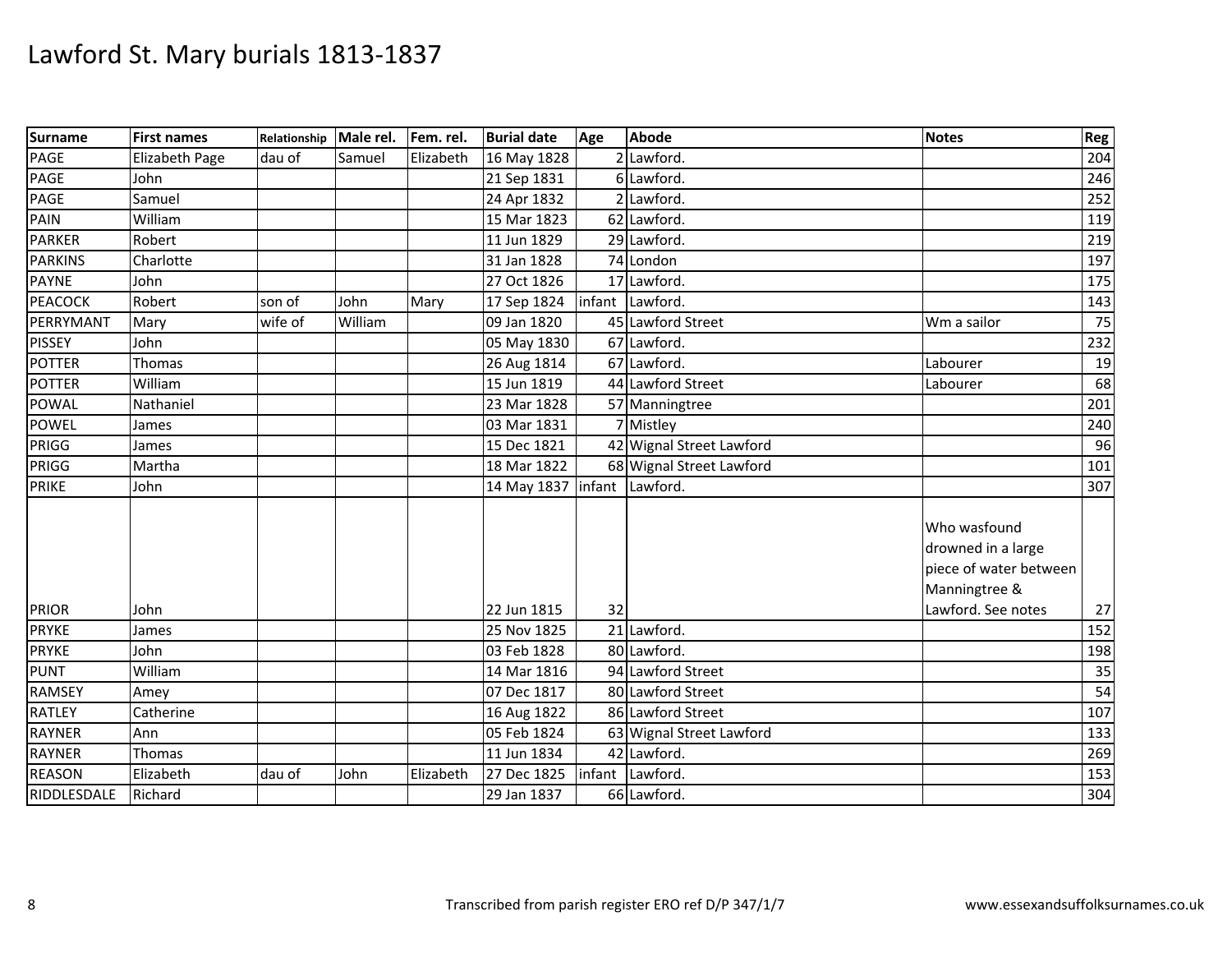| Surname          | <b>First names</b> | Relationship | Male rel. Fem. rel. |         | <b>Burial date</b> | Age        | Abode                    | <b>Notes</b>             | Reg         |
|------------------|--------------------|--------------|---------------------|---------|--------------------|------------|--------------------------|--------------------------|-------------|
| <b>ROBERTS</b>   | John               |              |                     |         | 22 Oct 1816        |            | 56 Lawford.              | Labourer                 | 41          |
| <b>ROBERTS</b>   | Charles            | son of       | Sarah               |         | 27 Nov 1820        |            | 19 Lawford.              | Widow                    | 88          |
| <b>ROBERTS</b>   | Sarah              |              |                     |         | 01 Mar 1836        |            | 75 Lawford.              |                          | 289         |
| <b>ROGERS</b>    | James              |              |                     |         | 14 Aug 1814        |            | 57 Lawford Street        |                          | 18          |
| <b>ROGERS</b>    | Elizabeth          | wife of      | Daniel              |         | 17 Sep 1822        |            | 34 Manningtree           |                          | 109         |
| <b>ROLF</b>      | Joseph             |              |                     |         | 30 Jul 1830        |            | 8 Lawford.               |                          | 236         |
| <b>ROLFE</b>     | Henry              | son of       | Henry               | Anne    | 25 Jan 1819        | infant     | Lawford Street           |                          | 63          |
| <b>ROPER</b>     | Anne               | dau of       | George              | Harriet | 02 Mar 1818        | <b>10m</b> | Lawford.                 |                          | 57          |
| <b>ROUS</b>      | Hannah             | dau of       | Jasper              | Hannah  | 01 Mar 1822        |            | 18 Lawford.              |                          | 100         |
| <b>ROUSE</b>     | William            |              |                     |         | 12 Jun 1828        |            | 1 Lawford.               |                          | 207         |
| <b>ROUSE</b>     | Robert             |              |                     |         | 05 Jun 1835        |            | 39 Lawford.              |                          | 282         |
| <b>RUSSELS</b>   | Henrietta          | dau of       | Daniel              | Eleanor | 30 Aug 1826        |            | 6 Lawford.               |                          | 170         |
| SADLER           | Louisa             |              |                     |         | 19 Nov 1836        |            | 10 Lawford.              |                          | 300         |
| <b>SANDS</b>     | Hannah             | wife of      | John                |         | 30 Dec 1814        |            | 67 Lawford Street        | <b>Edge Tool Maker</b>   | 22          |
| SANDS            | John               |              |                     |         | 30 Jan 1820        |            | 71 Lawford Street        | Edge tool maker          | 76          |
| <b>SCOTT</b>     | Eleanor            |              |                     |         | 06 Jan 1813        |            | 22 Lawford Street        | Single woman             | $\mathbf 1$ |
|                  |                    |              |                     |         |                    |            |                          |                          |             |
| <b>SCOTT</b>     | Robert             | son of       | John                | Eleanor | 28 Jan 1813        | 3m         | <b>Lawford Street</b>    | See note at foot of page |             |
| <b>SCOTT</b>     | Susan              |              |                     |         | 04 Jan 1818        |            | 62 Lawford Street        | Widow                    | 56          |
| <b>SCOTT</b>     | John               |              |                     |         | 04 Oct 1825        |            | 31 Dedham                |                          | 150         |
| <b>SCOTT</b>     | Mary Anne          | dau of       | John                | Eleanor | 08 Oct 1825        |            | 2 Lawford.               |                          | 151         |
| <b>SCOTT</b>     | James              |              |                     |         | 06 May 1828        |            | 17 Lawford.              |                          | 202         |
| <b>SCOTT</b>     | John               |              |                     |         | 01 Jul 1835        |            | 72 Lawford.              |                          | 283         |
| <b>SCOTT</b>     | Mary Ann           |              |                     |         | 13 Jul 1836        |            | 14 Dedham                |                          | 294         |
| <b>SEGAR</b>     | Edward             |              |                     |         | 07 Feb 1830        |            | 54 Lawford.              |                          | 229         |
| <b>SIBBON</b>    | Anne               |              |                     |         | 02 Feb 1817        |            | 54 Manningtree           | Widow                    | 44          |
| <b>SILVESTER</b> | Francis            |              |                     |         | 15 Aug 1822        |            | 37 Wignal Street Lawford |                          | 106         |
| <b>SKINNER</b>   | John               |              |                     |         | 25 Feb 1816        |            | 56 Dale Hall Lawford     | Farmer                   | 34          |
| <b>SKINNER</b>   | John               |              |                     |         | 01 Nov 1819        |            | 21 Dale Hall Lawford     | Farmer                   | 71          |
| <b>SMITH</b>     | Dinah              |              |                     |         | 24 Jan 1821        |            | 63 Wignal Street Lawford | Widow                    | 91          |
| SOUTHGATE        | Elizabeth          |              |                     |         | 31 Jul 1831        |            | 64 Lawford.              |                          | 243         |
| <b>SPOONER</b>   | Lydia              | wife of      | John                |         | 28 Mar 1824        |            | 60 Wignal Street Lawford |                          | 136         |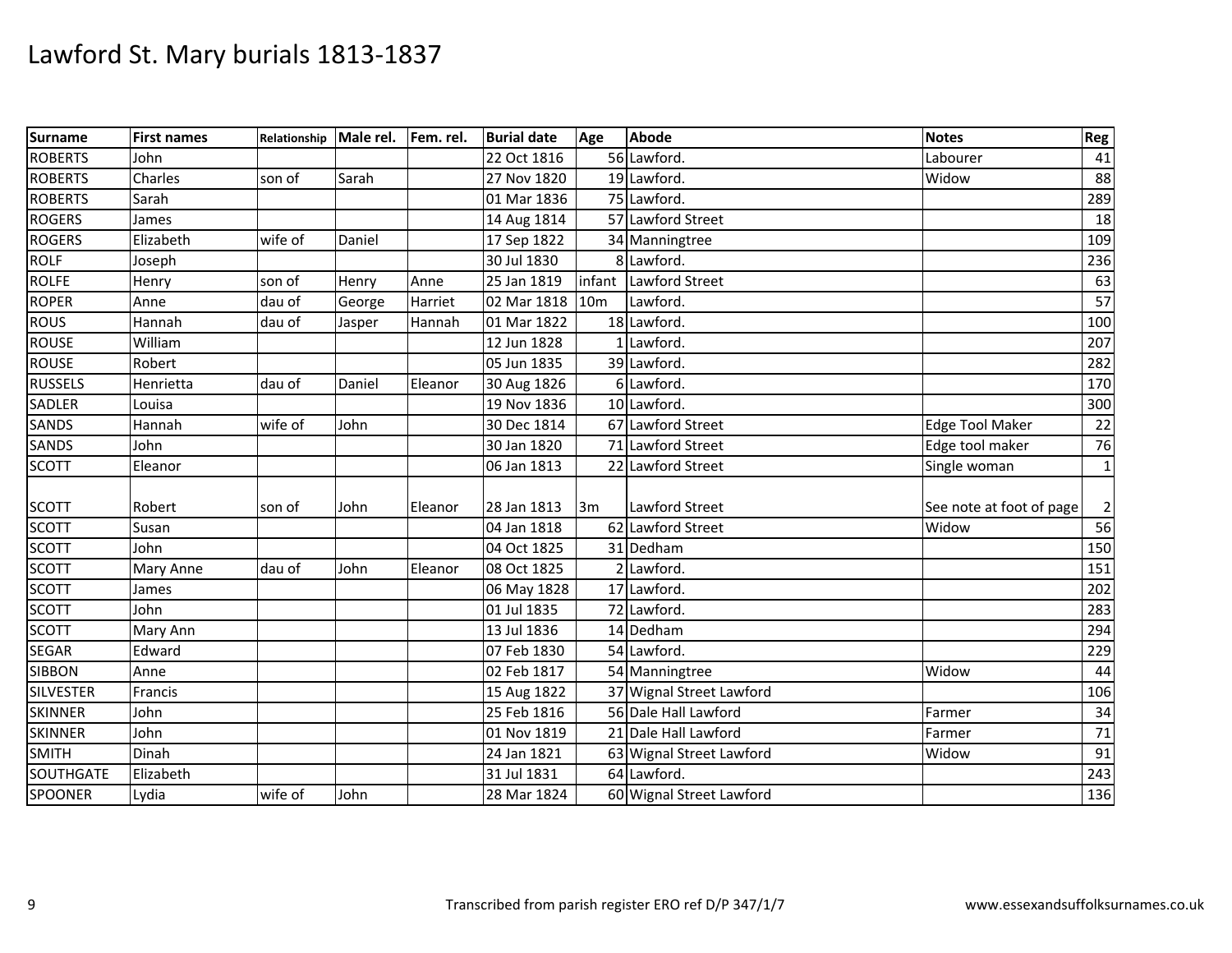| Surname          | <b>First names</b>   | Relationship | Male rel. Fem. rel. |           | <b>Burial date</b>            | Age            | <b>Abode</b>               | <b>Notes</b> | Reg |
|------------------|----------------------|--------------|---------------------|-----------|-------------------------------|----------------|----------------------------|--------------|-----|
| <b>SPOONER</b>   | Sarah Anne           |              |                     |           | 25 Nov 1836                   |                | 19 Lawford.                |              | 301 |
| <b>SPURGEON</b>  | William              |              |                     |           | 06 Jan 1815                   |                | 77 Lawford Street          | Labourer     | 23  |
| <b>SPURGEON</b>  | William              | son of       | Robert              | Mary      | 03 Jan 1819                   |                | 2 Lawford Street           |              | 62  |
| <b>SPURGEON</b>  | Phoebe               |              |                     |           | 09 Jul 1822                   |                | 44 Wignal Street Lawford   |              | 103 |
| <b>SPURGEON</b>  | Robert               |              |                     |           | 05 Dec 1824                   |                | 50 Lawford.                |              | 144 |
| <b>STEBBING</b>  | John                 |              |                     |           | 08 Dec 1829                   |                | 82 Lawford                 |              | 224 |
| <b>STEWARD</b>   | David                | son of       | David               | Mary      | 06 Aug 1823                   |                | 17 Dedham                  |              | 126 |
| <b>STEWARD</b>   | Sarah                | wife of      | David               |           | 18 Jan 1824                   |                | 53 Lawford.                |              | 131 |
| <b>STEWARD</b>   | Charles              | son of       | Samuel              | Ann       | 16 Dec 1826                   |                | infant Lawford.            |              | 180 |
| <b>STIBBING</b>  | Sarah Ann            | dau of       | William             | Ann       | 09 Aug 1824                   | infant         | Lawford.                   |              | 141 |
| <b>STINDLEY</b>  | William              |              |                     |           | 06 Oct 1832                   |                | 46 Lawford                 |              | 257 |
| <b>STUART</b>    | Anna Maria           | dau of       | David               | Susan     | 12 Dec 1817                   | 5 <sub>m</sub> | Lawford                    |              | 55  |
| <b>SYLVESTER</b> | Harriet              |              |                     |           | 01 Mar 1828                   |                | 17 Lawford.                |              | 199 |
| <b>TAYLOR</b>    | <b>Follows Eliza</b> |              |                     |           | 05 Jul 1835                   |                | 28 St Botolphs, Colchester |              | 284 |
| <b>TOSBELL</b>   | Elizabeth            |              |                     |           | 28 May 1828                   |                | 72 Lawford.                |              | 205 |
| <b>TURNER</b>    | Sarah                |              |                     |           | 18 Aug 1820                   |                | 90 Mistley                 |              | 85  |
| <b>TURTLE</b>    | Parker               |              |                     |           | 04 Dec 1823                   |                | 84 Lawford Workhouse       |              | 130 |
| <b>VICE</b>      | James                |              |                     |           | 11 May 1828                   |                | 75 Manningtree             |              | 203 |
| <b>VICE</b>      | Hannah               |              |                     |           | 08 May 1829                   |                | 76 Manningtree             |              | 217 |
| <b>VINCENT</b>   | Louisa               |              |                     |           | 04 Jun 1823                   |                | 16 Lawford Mill            |              | 124 |
| <b>WARREN</b>    | Elizabeth            |              |                     |           | 15 Feb 1829                   |                | 82 Lawford.                |              | 215 |
| <b>WARREN</b>    | Nathaniel            |              |                     |           | 04 Mar 1832                   |                | 80 Mistley                 |              | 250 |
| <b>WASH</b>      | Sarah                | wife of      | Henry               |           | 29 Apr 1818                   |                | 30 Lawford.                |              | 59  |
| <b>WASH</b>      | Sarah                | dau of       |                     | Sarah     | 30 Jan 1824                   |                | infant Lawford.            | Illegitimate | 132 |
| <b>WASH</b>      | Henry                |              |                     |           | 30 Jul 1827                   |                | 60 Lawford.                |              | 189 |
| <b>WEBBER</b>    | Mary                 | dau of       | John                | Elizabeth | 04 Aug 1824                   |                | infant Lawford             |              | 140 |
| WEELLER          | Sophia               |              |                     |           | 08 May 1836                   |                | 16 Lawford.                |              | 292 |
| <b>WHITE</b>     | Anne                 |              |                     |           | 29 May 1833   infant Lawford. |                |                            |              | 259 |
| <b>WHITE</b>     | Emma                 |              |                     |           | 11 May 1834                   |                | 3 Lawford.                 |              | 266 |
| <b>WILKIN</b>    | Frances              |              |                     |           | 15 Feb 1826                   |                | 60 Great Bromley           |              | 158 |
| <b>WINNEY</b>    | Stephen              |              |                     |           | 06 Jun 1827                   |                | 61 Lawford.                |              | 186 |
| <b>WINNEY</b>    | Sarah                |              |                     |           | 24 Apr 1830                   |                | 66 Lawford.                |              | 231 |